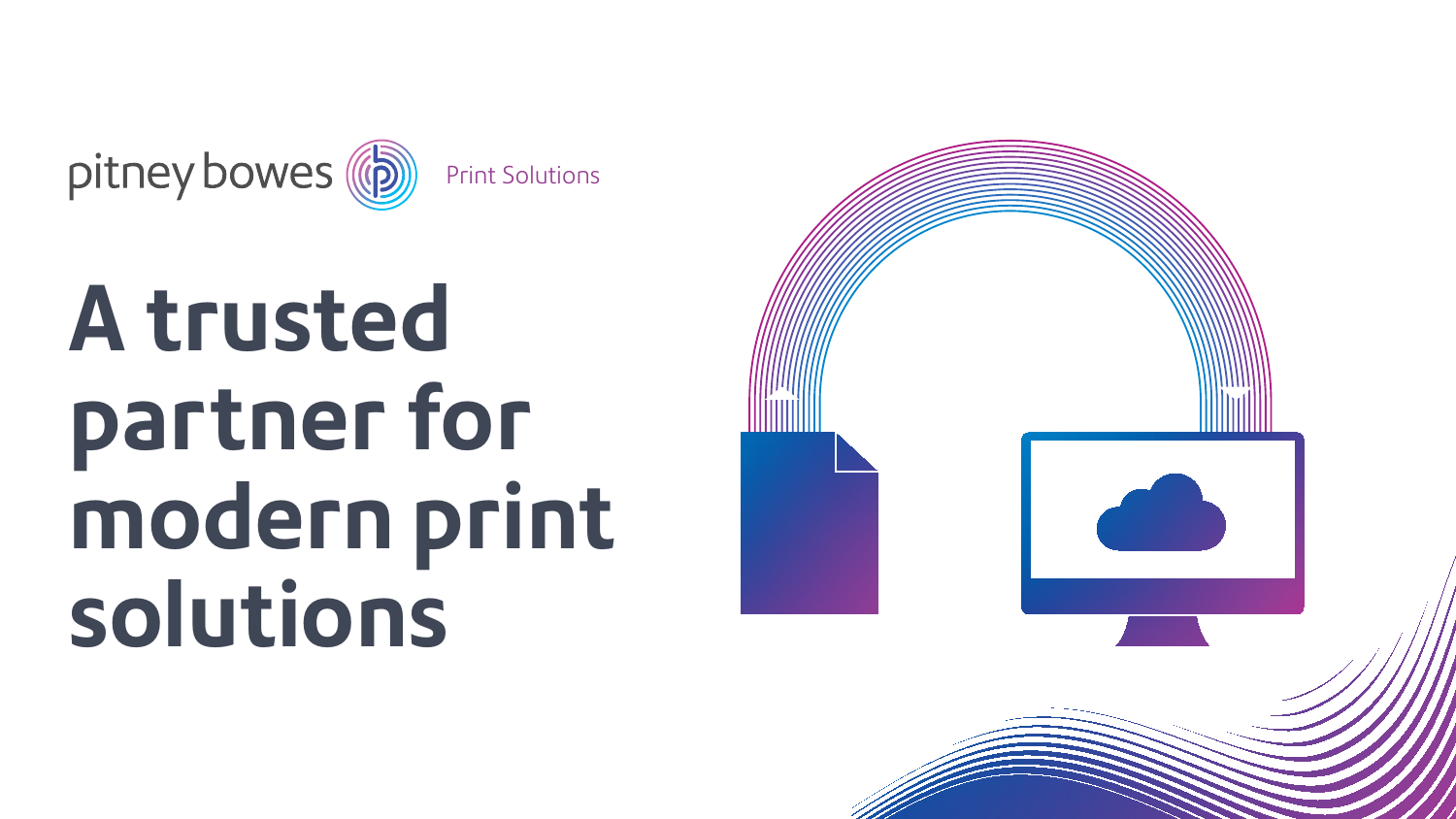Today, there are far better ways to manage documents and printing than the traditional setup many businesses are still using. Solutions that make it easy for people to digitise and print documents securely from anywhere, and don't cost the earth.

It's why businesses are turning to Pitney Bowes. With services like document management and Follow Me printing, we're more than a hardware vendor. We help companies to become more sustainable and reduce wastage through document automation and centralised printing solutions.

And because we're a single point of contact for all your printing and document needs, it's easy to stay in total control of your print solution – as well as your costs.

#### **Read on to find out more.**





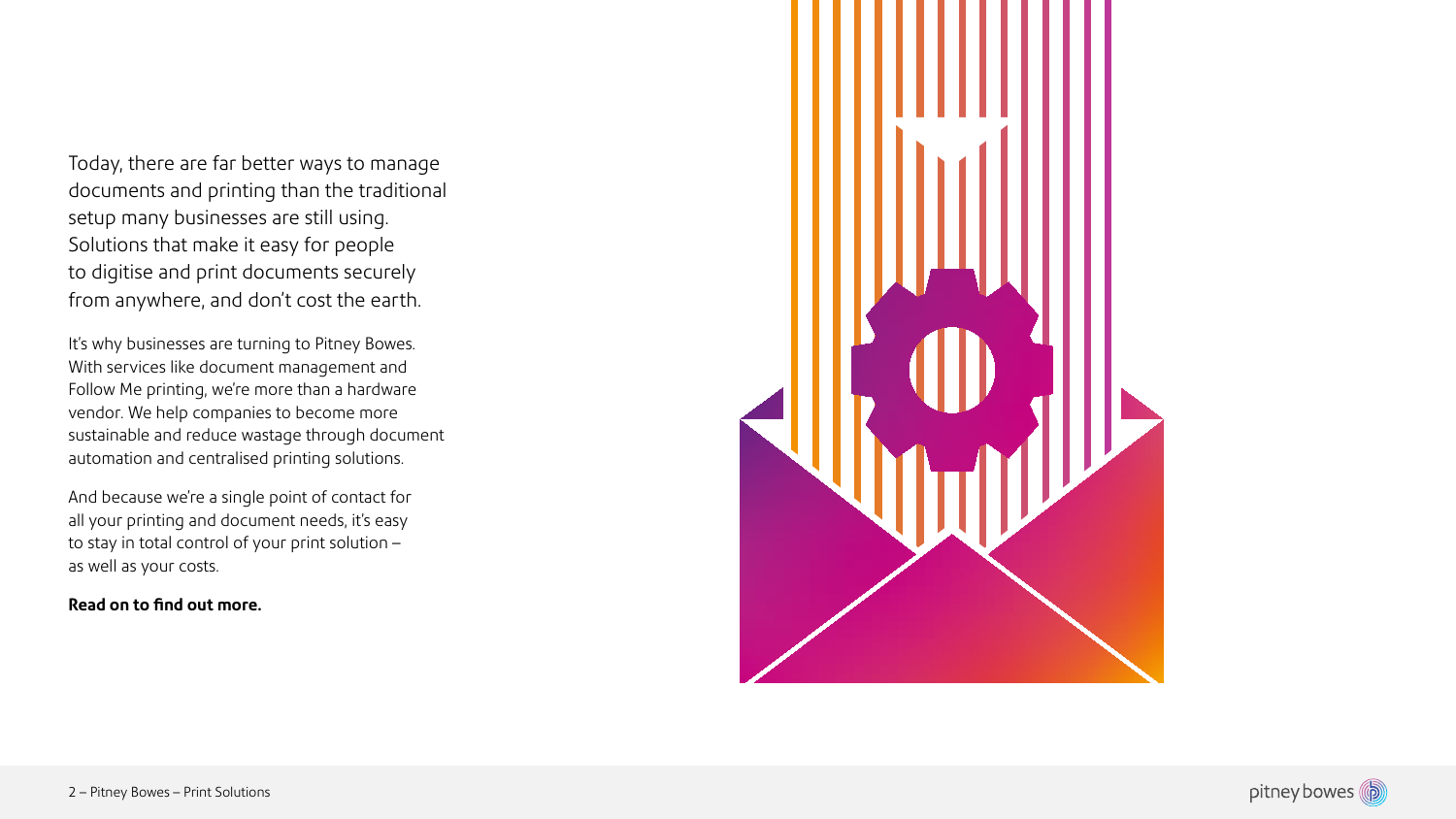#### **In practice, it means you're probably facing several of the following challenges:**



Complex operations resulting from a combination of hardware makes and models

- E\$ Difficulty monitoring spending on print across the organisation
- Unnecessary waste, which impacts on budgets across the organisation
- Issues meeting/reporting for regulations and compliance requirements
- Reputational challenges with regards to sustainability
- Restrictions on how productive and efficient your workforce can be
- ௹ Slow processing and sharing of documents coming into the organisation

# The challenges you face

A surprising number of organisations still run the print solutions they've always had – multiple printers around the office, a variety of makes and models and maintenance contracts, and systems that are mostly unmonitored.

#### **It's time for a new way of working.**



pitney bowes ((b)

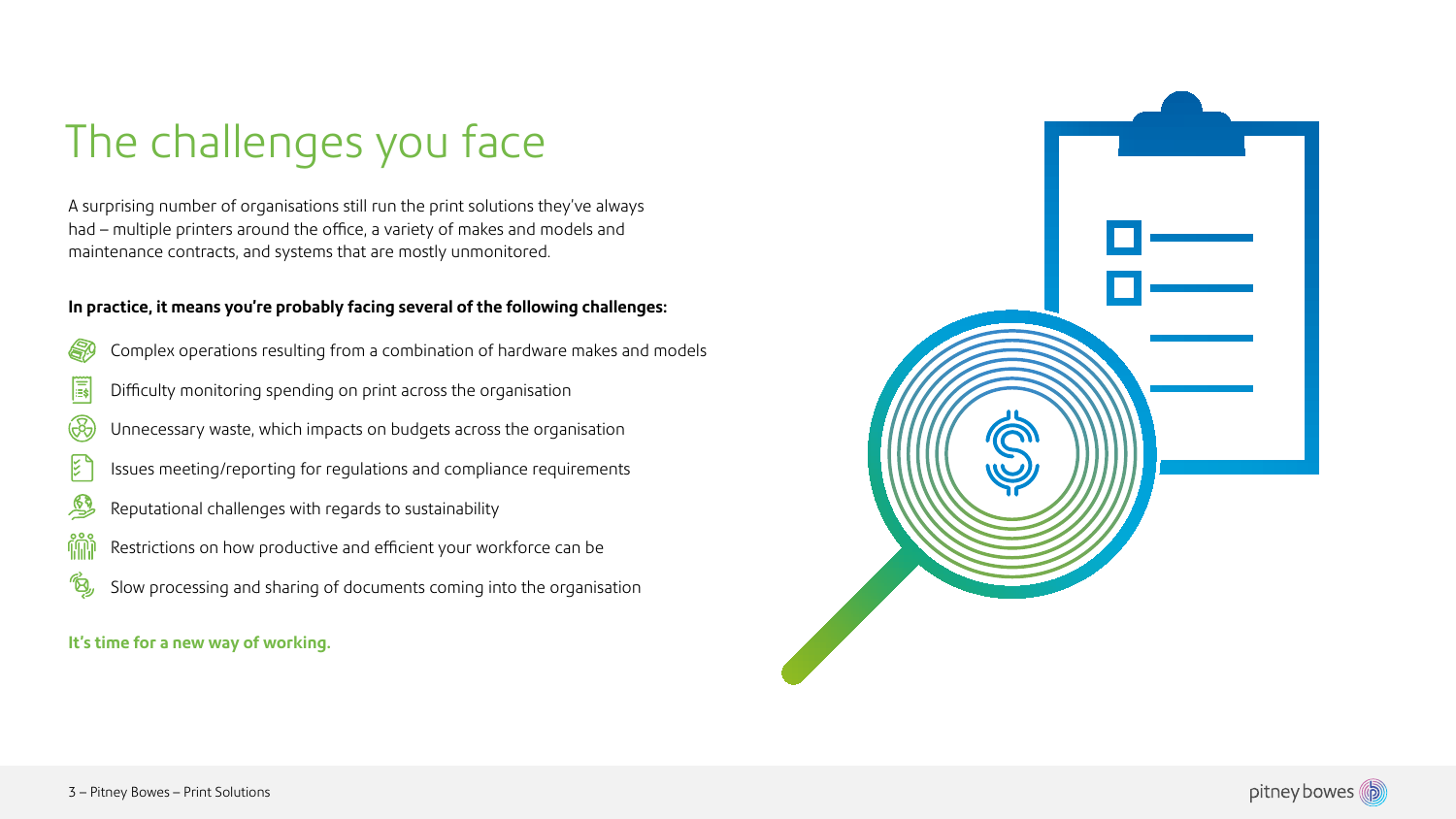# The Print Solutions portfolio

We provide businesses with access to a wide range of printing and document management services, delivered through a portfolio of dedicated printers, multifunction devices, and advanced software. It's all available in the combination that works for you – separately or as a single solution.

**Follow Me Printing** enables your teams to print wherever they want, in a secure, controlled and efficient way. No more pressing print and rushing to the printer to intercept confidential information, or wasting paper with items that are never collected.

#### The **Document Management System (DMS)**

enables you to digitise paper documents and simplify your processes. It runs on automation, which means documents will always get to the right place, quickly and securely.

### **Got a preferred device or manufacturer?**

We have strategic partnerships with all the main hardware providers, including Ricoh, Konica Minolata, Brother and Kodak Scanners, so we can create the right solution for you.

**RICOH** KONICA MINOLTA





pitney bowes (a)

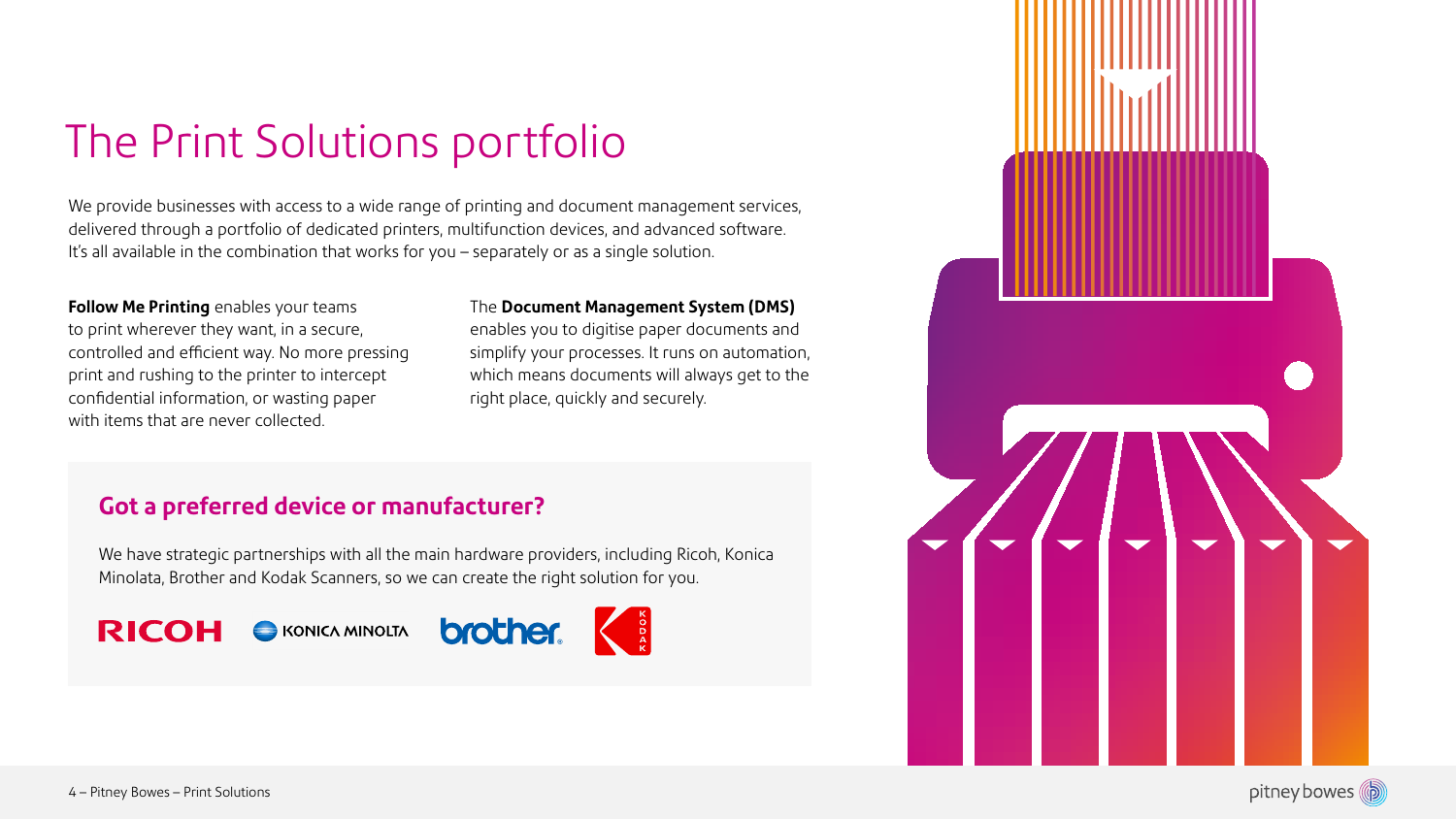### **More control**

#### **Better security and compliance Dititle**

• See who is printing, and how much. Whether it's managers or finance teams, anyone who needs it can access a centralised view of your consumable costs.

- By enabling printing only when the user is next to the device, you can prevent sensitive documents being seen by others. And by creating digital versions from physical assets, with defined processes, you can reduce the risk of error sharing.
- Improve compliance with document audit trails, whether it's a paper or digital asset.



We go beyond delivering hardware to support businesses who want to improve the way they manage documents and printing.



### **Improved sustainability**

• Reduce the number of paper documents being printed, without affecting productivity or operations, by encouraging users to scan documents and use digital versions.

## **Greater efficiency**

• Increase productivity and save time across the company, by automating processes and getting more documents to the right



person, more quickly.

# The benefits of better print management

#### **Other benefits include:**

- **Reduce wastage in paper and ink** by reducing duplicate printing, and through admin-level controls, for example to only allow black and white printing.
- **Reduce the pressure on IT support teams**  with a solution that we'll help you manage – for example by automatically sending you toner when you're low.
- **Reduce the amount of office space dedicated to printing** by enabling centralised printing and layouts that support modern working practices, like hot-desking.

|              | $\mathbf{L}$                                                                                                                                                                                                                         |                                                                                                                                                                                                                                      |  |
|--------------|--------------------------------------------------------------------------------------------------------------------------------------------------------------------------------------------------------------------------------------|--------------------------------------------------------------------------------------------------------------------------------------------------------------------------------------------------------------------------------------|--|
| $\mathbf{r}$ | $\mathbf{r}$                                                                                                                                                                                                                         |                                                                                                                                                                                                                                      |  |
|              |                                                                                                                                                                                                                                      |                                                                                                                                                                                                                                      |  |
|              |                                                                                                                                                                                                                                      |                                                                                                                                                                                                                                      |  |
|              |                                                                                                                                                                                                                                      | <b>Contract Contract Contract Contract Contract Contract Contract Contract Contract Contract Contract Contract Contract Contract Contract Contract Contract Contract Contract Contract Contract Contract Contract Contract Contr</b> |  |
|              |                                                                                                                                                                                                                                      |                                                                                                                                                                                                                                      |  |
|              | $\overline{\phantom{0}}$                                                                                                                                                                                                             |                                                                                                                                                                                                                                      |  |
|              | <b>Contract Contract Contract</b>                                                                                                                                                                                                    |                                                                                                                                                                                                                                      |  |
|              | <b>Contract Contract Contract Contract Contract Contract Contract Contract Contract Contract Contract Contract Contract Contract Contract Contract Contract Contract Contract Contract Contract Contract Contract Contract Contr</b> |                                                                                                                                                                                                                                      |  |
|              | <b>Report</b>                                                                                                                                                                                                                        |                                                                                                                                                                                                                                      |  |
|              | <b>Contract Contract Contract Contract Contract Contract Contract Contract Contract Contract Contract Contract Contract Contract Contract Contract Contract Contract Contract Contract Contract Contract Contract Contract Contr</b> |                                                                                                                                                                                                                                      |  |
|              | <b>The Company</b>                                                                                                                                                                                                                   |                                                                                                                                                                                                                                      |  |
|              |                                                                                                                                                                                                                                      |                                                                                                                                                                                                                                      |  |
|              |                                                                                                                                                                                                                                      |                                                                                                                                                                                                                                      |  |
|              |                                                                                                                                                                                                                                      |                                                                                                                                                                                                                                      |  |
|              |                                                                                                                                                                                                                                      |                                                                                                                                                                                                                                      |  |
|              |                                                                                                                                                                                                                                      |                                                                                                                                                                                                                                      |  |
|              |                                                                                                                                                                                                                                      |                                                                                                                                                                                                                                      |  |
|              |                                                                                                                                                                                                                                      |                                                                                                                                                                                                                                      |  |
|              |                                                                                                                                                                                                                                      |                                                                                                                                                                                                                                      |  |
|              |                                                                                                                                                                                                                                      |                                                                                                                                                                                                                                      |  |
|              |                                                                                                                                                                                                                                      |                                                                                                                                                                                                                                      |  |
|              |                                                                                                                                                                                                                                      |                                                                                                                                                                                                                                      |  |

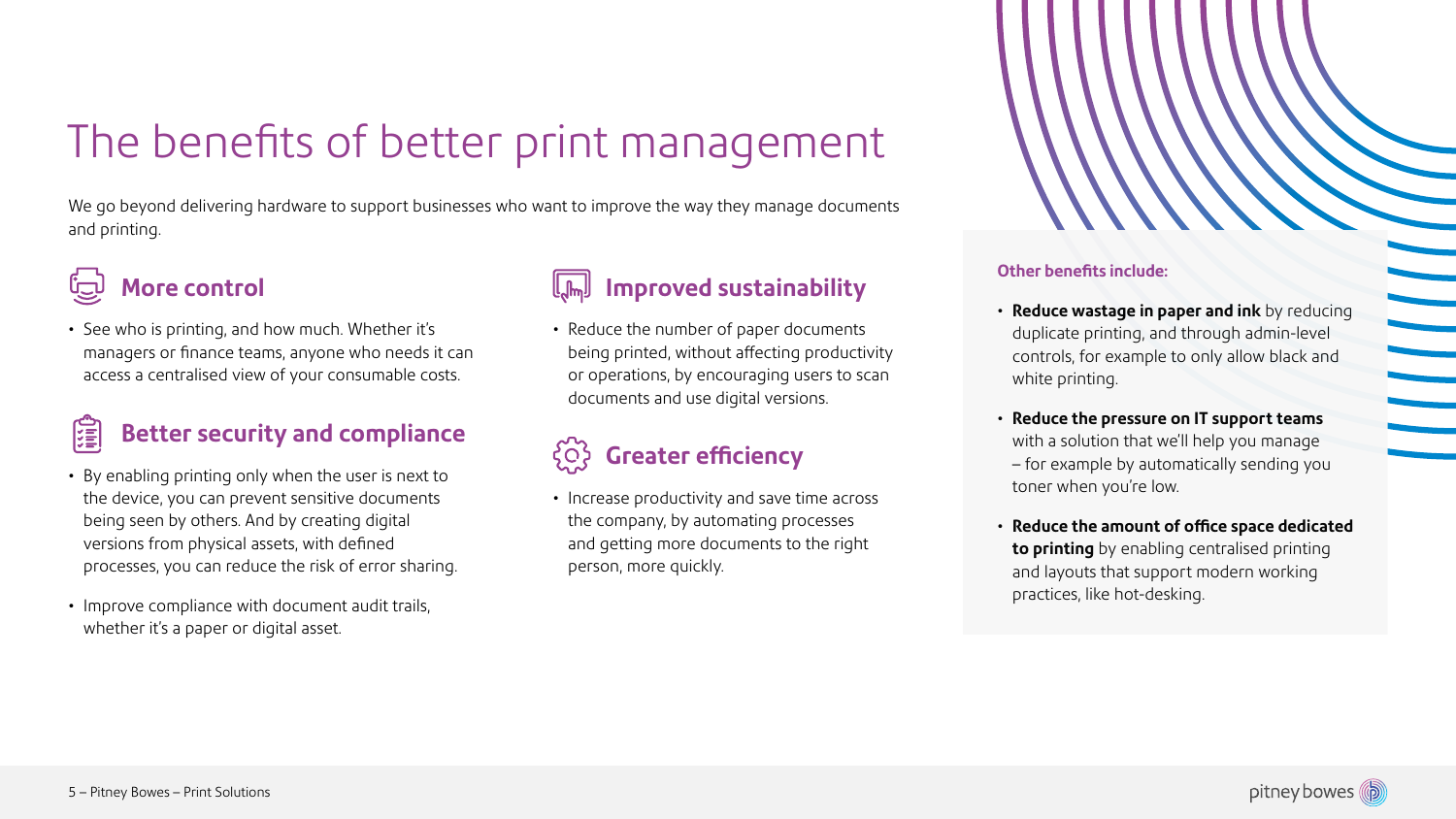### **Integrated**

We are a single point of contact to help you manage all the elements of your solution – software, hardware, servicing, licencing, and financing – throughout your contract period, and as your needs change.



### **Faster financing and full management**

All our solutions are backed by a unique finance option, managed via our inhouse finance company. We can tailor bespoke and flexible agreements for exactly what you need, without having to use a third party finance company. We only need to do limited credit checks, and we can work with any limited company that's active with Companies House. It means you'll be up and running quickly, and on your terms.

Throughout your contract, you'll have a dedicated team on hand to support you and keep your equipment in good working order, including full service cover and automatic toner replacement when you're running low. And there are no separate charges for this – you pay only for what you print.

You'll get a dedicated team who'll work with you to understand your specific business challenges and support you on every step of the process. We're hands-on, and make sure your solution delivers exactly what you need. Full service cover included.

Just some of the ways we take the worry out of setting up and managing a modern print solution.



Pitney Bowes has been serving customers for over 100 years, and we've always been seen as a safe pair of hands. Today, we work with over 100,000 organisations, many of them longstanding customers.



# A unique solution for your business



### **Flexible**

From intelligent software solutions to the latest (and constantly updating) hardware, we'll make sure your business is fit for the challenges it faces. And we'll flex with you – updating the components of your solution as your needs change.

### **Personal**



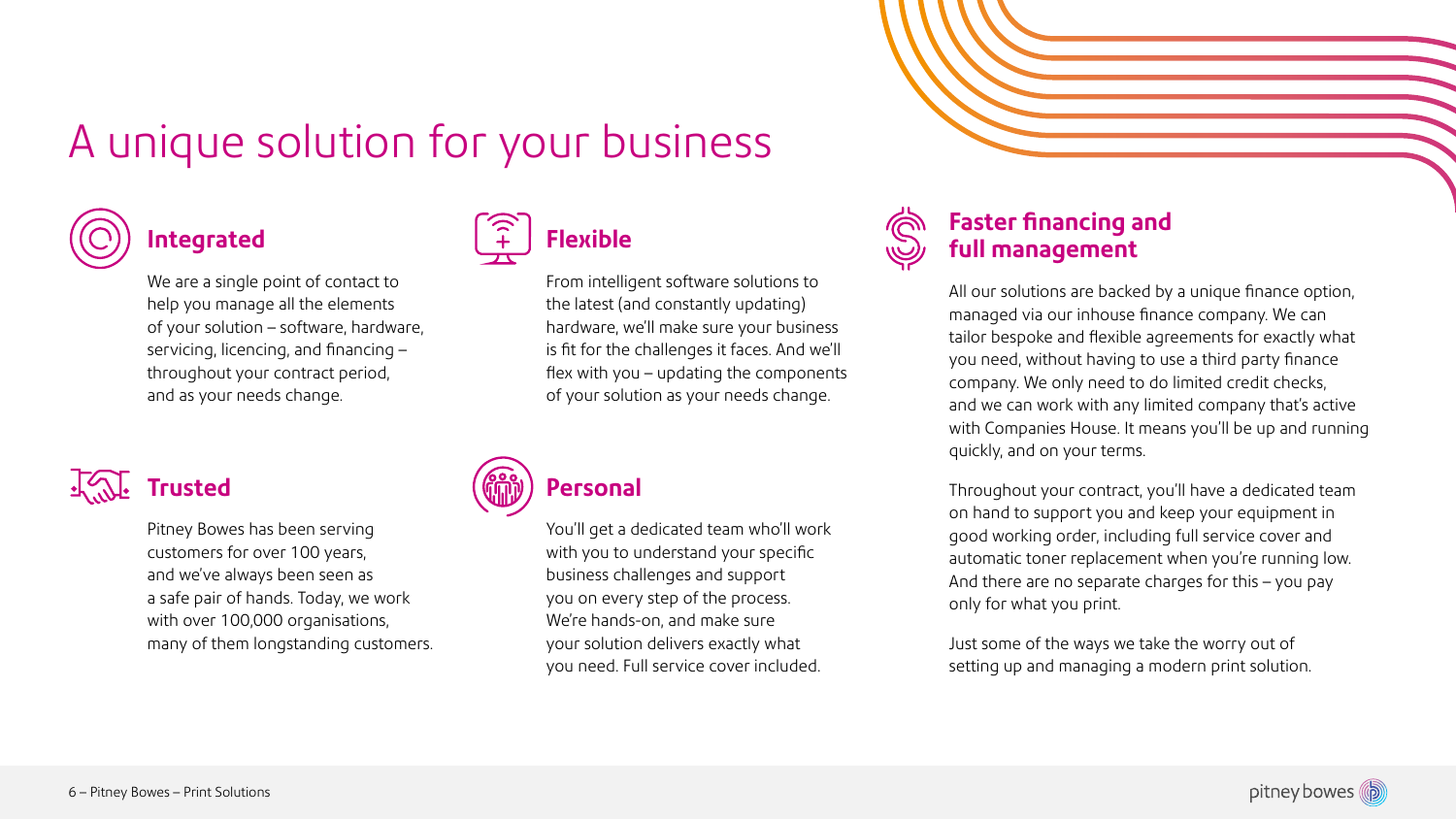# School chooses Pitney Bowes to help them better manage documents and printing.

From worksheets to class reports – a lot of printing happens in schools. This school wanted to better manage documents, and reduce wastage by avoiding duplicate printing, as well as reduce the costs associated with high printer usage, from hardware to consumables. The school finance team also wanted to be able to centrally monitor print usage, and have more flexible finance options available to them.

#### Case study:

#### **The school choose Pitney Bowes for Follow Me Printing and Document Management System (DMS).**

- Follow Me Printing enabled staff to choose the right printer for the job – and to only release the items they needed, when they needed them. No more getting distracted and printing multiple times.
- DMS enabled the school to digitise documents to make them more widely available without the need to create large volumes of physical copies.

#### **Together, the solution enabled the school to:**

- Increase efficiency and staff productivity by automating scanning processes.
- Better control the cost of printing with savings on consumables.
- Improve security and better meet its compliance obligations with better processes for managing and printing sensitive information.
- Meet its sustainability targets by reducing its environment footprint.



pitney bowes ((b)